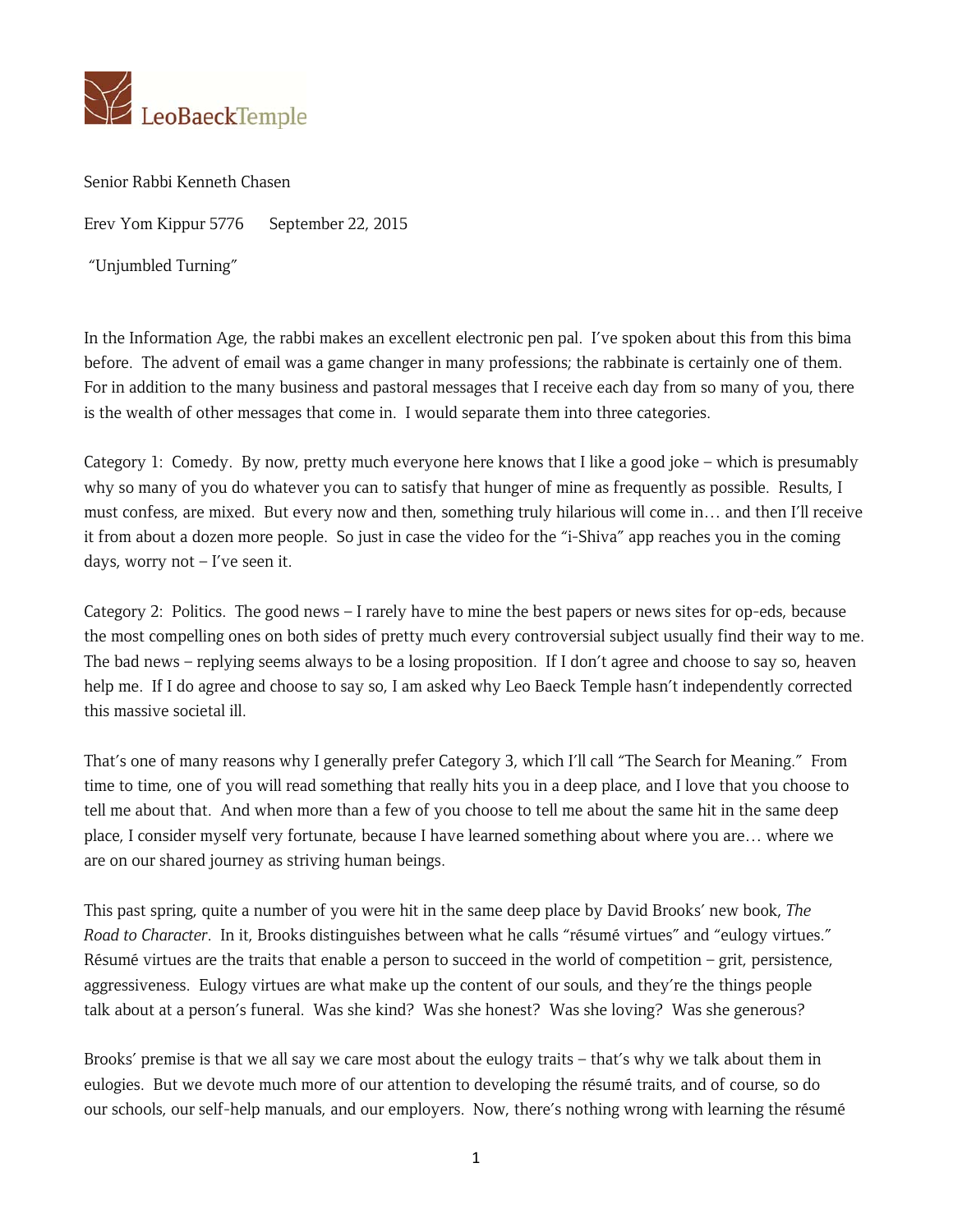traits – we need them in order to realize our ambitions. They make it possible for us to create and build and achieve. But it's the eulogy traits that form our character and reside at the heart of our inner life… and without the balance of a developed inner life, we may find great professional or financial success, but we will lack serenity. We will lack self-love and the selfless love of others. We will lack a guiding sense of right and wrong. And into that void will arise what Brooks calls "a self-satisfied moral mediocrity. You grade yourself on a forgiving curve. You follow your desires wherever they take you, and you approve of yourself so long as you are not obviously hurting anyone else. You figure that if the people around you seem to like you, you must be good enough. In the process you end up slowly turning yourself into something a little less impressive than you had originally hoped. A humiliating gap opens up between your actual self and your desired self."

Now, is that not the rationale for the invention of Yom Kippur – a day when we attempt to get serious about closing that humiliating gap between our actual selves and our desired selves? Tonight, we sit here uncomfortably, squirming around in the truth about who we are and aren't. The problem is that, for the most part, tomorrow night, we sit with a bagel in our hands, vaguely proud of ourselves for having upheld the long Jewish tradition of rigorous self-exploration… for a day. And then we return to the rush of days, carrying with us our sincerity about growing in the ways we will admit to ourselves tonight and tomorrow, but lacking any real game plan for making it happen. And if we're really being honest, we might as well confess that we're basically okay with having no real game plan. That's the annual routine.

And there's a reason why. We have conspired to create a society in which maturing into the people of character we long to be is simply not valued. Moral mediocrity is the product of our collective choices. We choose speed and efficiency, because they overwhelm and ultimately suppress the impulse to embrace the slower intentions that grow the inner life. The faster we move, the more constant our motion is, the less opportunity we will have to be truly alone with ourselves or with others – which is when our relationships with ourselves and with others can truly blossom.

So we get aggravated just waiting for a webpage to boot up when it's taking a few seconds to load. And we keep pushing the "door close" button on the elevator with increasing irritation. We like being really fast and really busy, and we've developed technologies that both reflect and incite that inclination. That is to say, I'm not sure if our smartphones can get any smarter than they already are, but one thing is for certain – every time you take yours out when you are sitting at a table eating with someone else, you are announcing to that person or persons that something else is more important to you than they are. Of course, when we do that to our families or closest friends, we tell ourselves that's not what we mean. We just grade ourselves on that forgiving curve once again.

Moving fast keeps the inner discourse about character on the surface. There just isn't much time to pay attention to those pesky eulogy traits when life is so intensely filled with the résumé traits. And this isn't just what we choose for ourselves. We've actually chosen it even more fully for our kids, who live much more heavily programmed lives than we grownups did when we were young, and who rely upon technology even more than we do to portray themselves precisely as they wish to be seen by others… which seems to be much more important to them and to us than actually becoming the people we wish to be.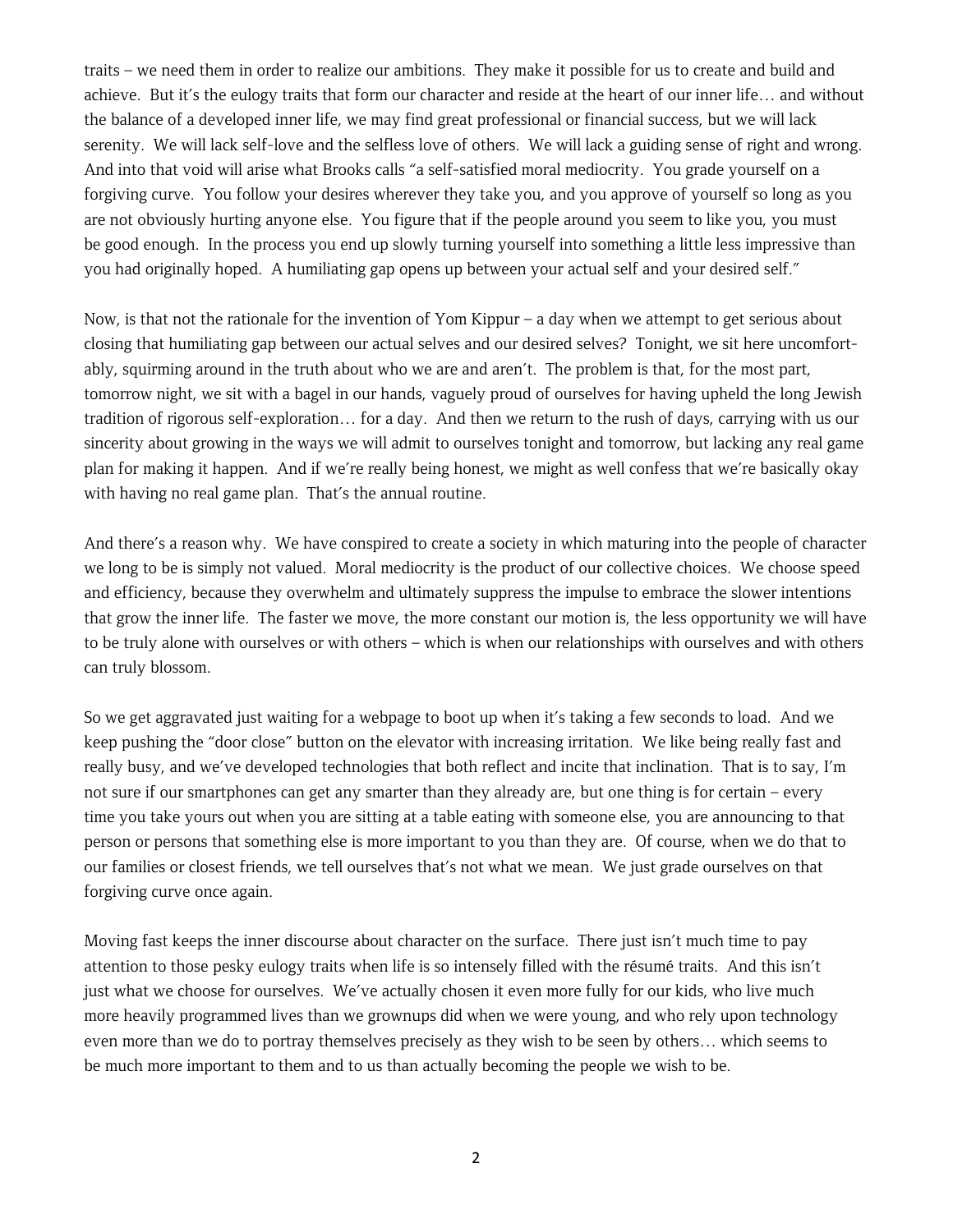Brooks, in his book, says this plainly: "Social networking technology," he writes, "allows us to spend our time engaged in a hypercompetitive struggle for attention, for victories in the currency of 'likes.' People are given more occasions to be self-promoters, to embrace the characteristics of celebrity, to manage their own image, to Snapchat out their selfies in ways that they hope will impress and please the world. This technology creates a culture in which people turn into little brand managers, using Facebook, Twitter, text messages, and Instagram to create a falsely upbeat, slightly overexuberant, external self that can be famous first in a small sphere and then, with luck, in a large one. The manager of this self measures success by the flow of responses it gets."

Now, I'm not here to impugn Facebook or Instagram. They're not our problem. We're our problem. We invented these technologies, and we decide every day how to use them. And if Brooks is right, and if Rabbi Berney was right on Rosh Hashanah eve, we are appropriating these new tools to make ourselves sadder… to immerse ourselves even more deeply in the competitive game of placing outer appearance, marketplace success, and the approval of others above inner appearance, soul success, and the approval of ourselves when we look piercingly within. The result is a surrendering to weak character – a slow decay of the very values we say we want to be about.

This may seem harsh to you. But there's a whole lot of empirical data behind Brooks' argument – data that sound pretty accurate when you hear them.

"In 1966, only about 19 percent of high school students graduated with an A or A–average. By 2013, 53 percent of students graduated with that average, according to UCLA surveys of incoming college freshmen. Young people are surrounded by so much praise that they develop sky-high aspirations for themselves. According to an Ernst & Young survey, 65 percent of college students expect to become millionaires."

So it's no wonder so many of today's college graduates are so depressed – their sense of self is quantified by the million. We taught them to see themselves that way, no matter how much we knew all along that two-thirds of them are never going to become millionaires. But still we pushed them to build their résumés, schlepped them to endless lessons and rehearsals, and calibrated our approval based upon their grades and test scores. Can we be surprised if we taught them to be shallow pursuers of achievement, willing to do just about anything to win? Do we think they don't feel the pressure that comes with our puffed-out chests when they get into universities we want to tell everyone about – and our latent shame… even disdain… when they don't? Do they believe that our "unconditional love" is truly unconditional?

The data lay bare who we've raised: "In 1966, 80 percent of (college) freshmen said that they were strongly motivated to develop a meaningful philosophy of life. Today, less than half of them say that. In 1966, 42 percent said that becoming rich was an important life goal. By 1990, 74 percent agreed with that statement. Financial security, once seen as a middling value, is now tied as students' top goal."

We can't really be about everything… to be about everything is to be about nothing. So if we've modeled for our kids to be about wealth and surface victory, what have we not modeled for them?

"Decades ago, people typically told pollsters that they had four or five close friends, people to whom they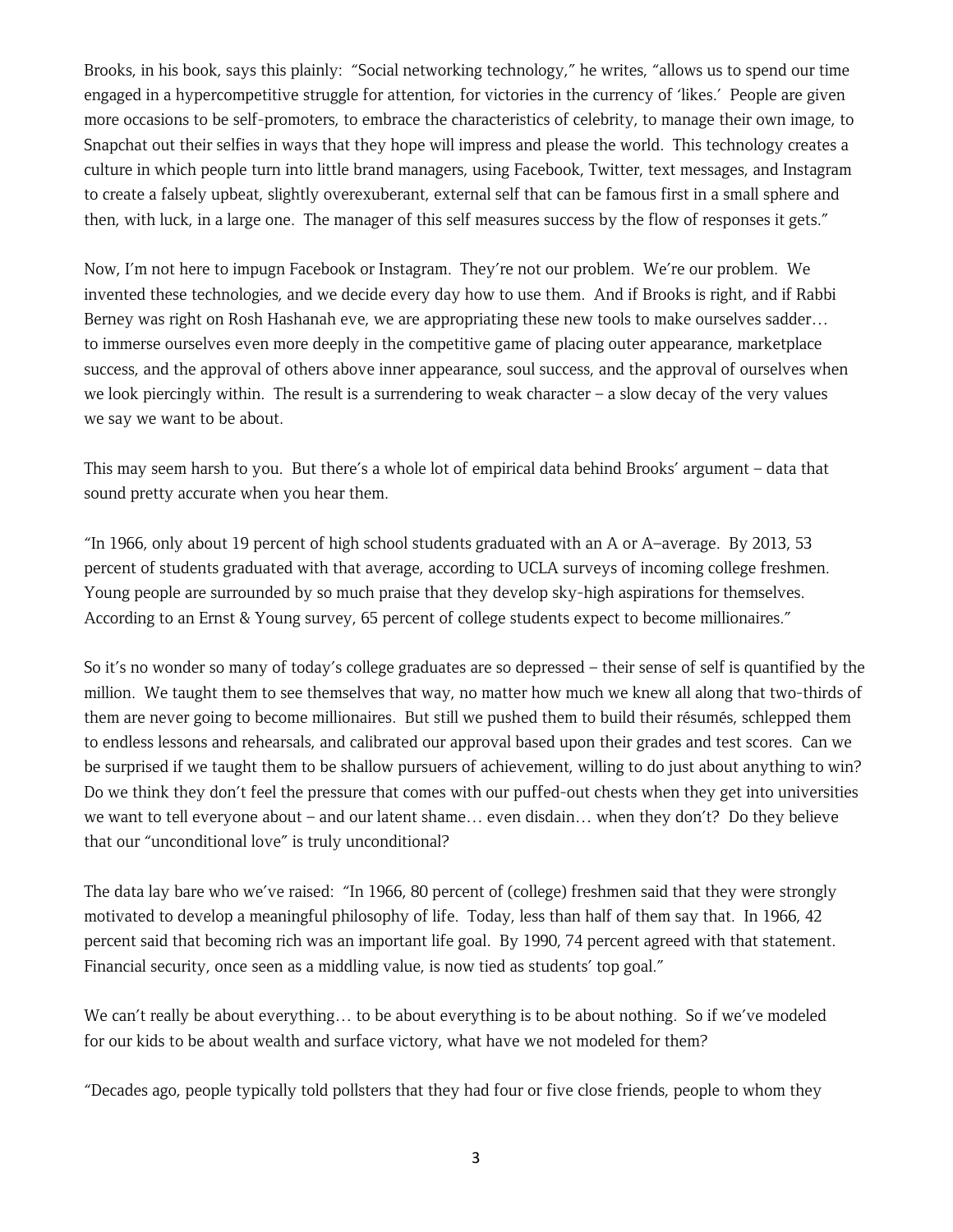could tell everything. Now the common answer is two or three, and the number of people with no confidants has doubled. 35 percent of older adults report being chronically lonely, up from 20 percent a decade ago."

"Today's college students score 40 percent lower than their predecessors in the 1970s in their ability to understand what another person is feeling. The biggest drop came in the years after 2000."

"Usage of words like 'character,' 'conscience,' and 'virtue' all declined over the course of the twentieth century. Usage of the word 'bravery' has declined by 66 percent over the course of the twentieth century. 'Gratitude' is down 49 percent. 'Humbleness' is down 52 percent and 'kindness' is down 56 percent."

Who can blame us for wanting to keep racing through the blur of life? It can be pretty painful to stop and look at what we've become.

We all do it. I remember my "Come to Moses" moment. I was a young rabbi whose résumé looked perfect. It was right after my final High Holy Days as Associate Rabbi at Westchester Reform Temple in Scarsdale, New York. It was the "hot job" coming out of seminary, and I had just converted it into the invitation to become Senior Rabbi at Leo Baeck Temple. A proud moment, to be sure. I was a dad of two young sons, almost five and almost two. And of *course*, I was a regular reader of The New Yorker.

That fall, The New Yorker ran a story written by a young dad like me whose three-year-old daughter Olivia had an imaginary friend named Charlie Ravioli. Cute, I thought. He described Olivia's play with Charlie: "She holds her toy cell phone up to her ear… 'Ravioli? It's Olivia… it's Olivia. Come and play? O.K. Call me. Bye.' (She) shakes her head. 'I always get his machine,' she says. Or she will say, 'I spoke to Ravioli today.' 'Did you have fun?' my wife and I ask. 'No. He was busy working.'"

Once, Olivia bumped into Ravioli in a coffee shop, but he had to run. Another time, Olivia bumped into Ravioli, but he was working, so they jumped into a taxi together. Another time, Olivia said, "He canceled lunch. Again."

Olivia was three years old… just old enough to have watched her parents very closely and develop an imaginary friend who was always too busy to play with her. And deep in my heart, in a place where I really couldn't hide, I was left to ask myself: To what extent, on my ascent to my perfect job, had I become my sons' Charlie Ravioli?

Tonight, we sit here uncomfortably. Tomorrow night, we'll sit with a bagel… and without any real game plan. You see, it's no coincidence that we commonly mistranslate the Hebrew word for this day's purpose – *teshuvah.* The familiar English rendering of the word is "repentance." The actual meaning of the word, as we've discussed here many times over the years, is "turning." So *teshuvah* is not about confessing our sins – a challenging but straightforward act that actually can be accomplished on this one single day. No, *teshuvah* is about turning from our sins – revolutionizing ourselves to build lives of character… the lives we want. And for that, one day isn't even close to enough to get the job done.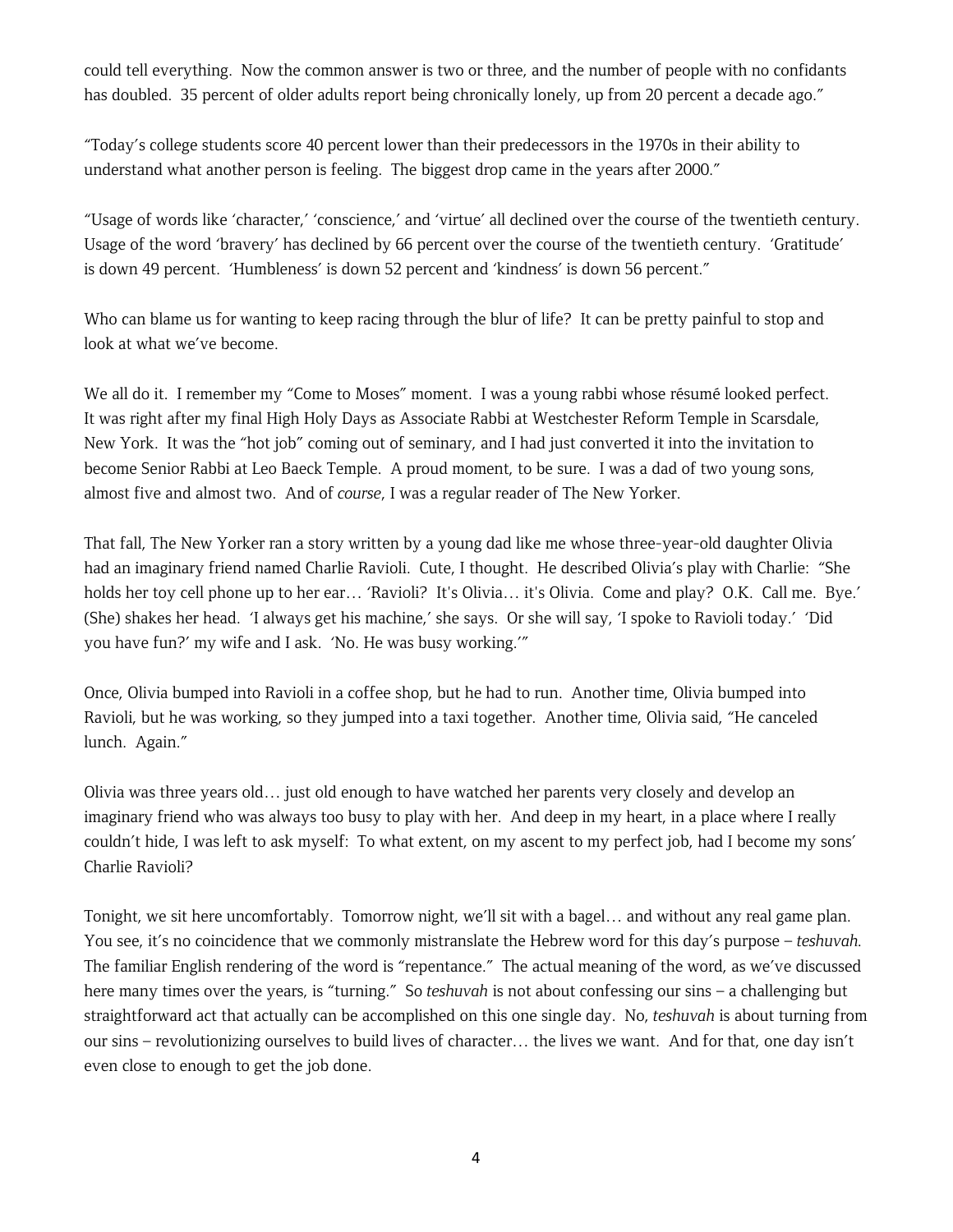Does our Jewish tradition have a game plan for us? You better believe it. It's not even that hard to decode. Take the word *teshuvah* – jumble the Hebrew letters around a bit – and you've got *hashabbat*… the Sabbath. The Sabbath is the game plan. The Sabbath is how we Jews unjumble ourselves so we can actually turn – into the people of character we yearn to be.

It's not a very original idea, I know. But given how fundamental the notion of regularly pausing from the race through life is to our religious heritage, it's actually rather surprising how easily most of us have cast aside the jewel of Shabbat in our lives. I mean, "Remember the Sabbath day and keep it holy" is Commandment #4 of the Big Ten, right before "Honor thy father and mother" and "Thou shalt not murder." Clearly, our Torah and its greatest teachers over the centuries hold that Shabbat is as foundational a component of meaningful living as is refraining from murder or adultery or theft. And make no mistake – for the overwhelming majority of those sages, the obsession with Shabbat was not in whether you turned on or off the lights, or whether you used the stove. Shabbat was important because it possessed the power to change your life.

Tomorrow morning's Haftarah reading – the prophetic call of Isaiah to make this day's fast a charge to social justice – concludes with words we rarely focus on, but should: "If you refrain from trampling the Sabbath… I will cause you to ride upon the high places of the Earth."

The poet Chaim Nachman Bialik wrote: "The Sabbath is a day… of mental scrutiny and of balance. Without it the workdays are insipid."

Our temple's namesake, Rabbi Leo Baeck, taught that Shabbat is when "the soul... creates itself again and catches its breath of life."

The great Rabbi Abraham Joshua Heschel asked rhetorically, "Is there any institution that holds out a greater hope for human progress than the Sabbath?"

So if ever you got the impression that Shabbat was about how many prohibitions you could observe or how many prayers you could offer, you were led astray. No, Shabbat is about shutting out the flying frenzy of our daily lives so that the resume traits can make a little room for the eulogy traits. Shabbat is about choosing a little less forgiving curve on which to grade yourself every now and then. Shabbat is about reaching a little higher than moral mediocrity. Shabbat is about turning... really turning, not just repenting.

Jews who want to do more than pay lip service about their desire to be people of character get serious about Shabbat. What does that mean? Well, for one thing, they notice that Shabbat is actually a day, not a dinner. Traditionally, Shabbat is a twenty-five hour proposition… a little more than a day, because you don't rush through it, and you don't rush out of it. So a touch more than one day out of every seven has to be devoted in some meaningful way to the eulogy traits. Renew your relationships. Tell someone that you too often take for granted that you love them. Meditate. Exercise. Journal. Pray. Play. Praise. Thank. Apologize. Forgive. Give. This will require you to treat Saturday differently than you treat Wednesday. It will also require you to treat Saturday differently than you treat Sunday. It can't be the day that gets filled with nothing but errands. Choose at least one thing that you won't do on Shabbat so that there is room for the eulogy traits to grow in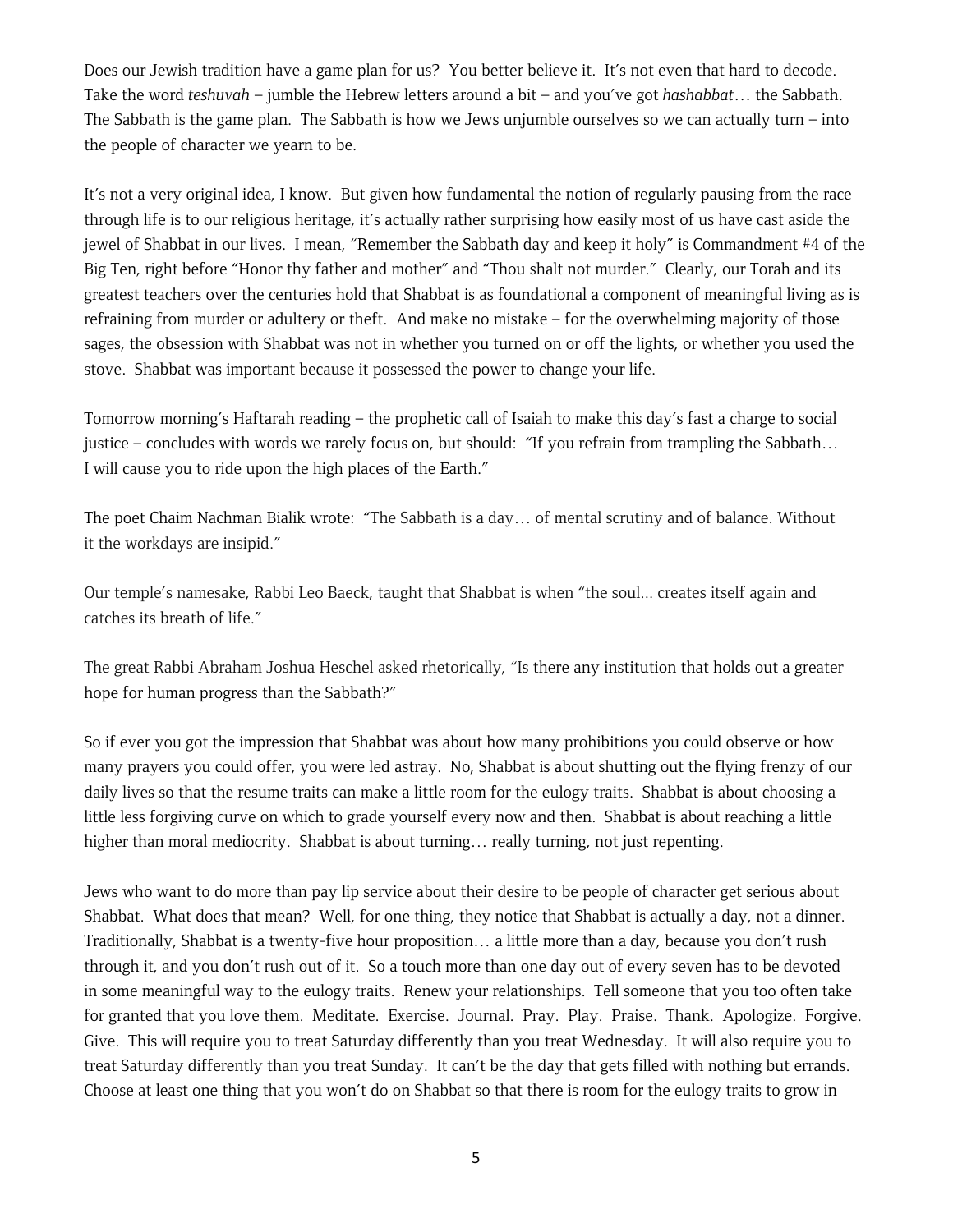you – otherwise, you will continue to waste the institution that holds out the greatest hope for *your* human progress.

Here at Leo Baeck, we want to help you do this – and we're going to help first by no longer being a part of the synagogue world's great misinformation campaign about Shabbat. You see, a few months ago, I asked our clergy and senior staff to talk about the experiences that make Shabbat precious and impactful to them. And while each one of us mentioned services as a part of the equation, none of us mentioned services as the most important part of the equation. "So why," I asked them, "does our temple offer nothing but services on Shabbat?" The answer, of course, was because that's what synagogues generally do. And we looked at each other and said, "Why? Why do we have to stick with that convention? Why can't we offer our congregants a broader, more diverse experience of Shabbat, if our wish is to inculcate a broader, more diverse experience of Shabbat in their lives?"

That is our plan. This is our temple bulletin calendar from September and October. On the Friday nights and Saturdays, every single listing is a worship service – as it is at almost every other congregation. It's Shabbat services in the evenings… Tot Shabbat, Bar and Bat Mitzvahs, and Minyan in the mornings. And it's fortunate that we offer so many prayer services, since we know that all of you enjoy coming to multiple services each and every Shabbat.

This is the last Leo Baeck Temple monthly calendar that will look like this. Starting in November, and growing gradually throughout this new year, we will be embarking on our "25 Hours" initiative at LBT. The goal will be to have our temple calendar look a little more like Shabbat is supposed to look. That means that there will still be plenty of prayer services – but there won't be only prayer services. And sometimes there *won't* be prayer services so that we can walk you through other doorways into the experience of Shabbat. Some of those doorways will open on Friday nights. Some will open on Saturday mornings. Some will open on Saturday afternoons. And don't be surprised when some of them happen on a hiking trail… or on a bicycle… or on a yoga mat… or in a study group… or at a park… or a restaurant… or a neighbor's home. Sometimes we'll invite you here on a Friday night *not* to pray. And sometimes we'll invite you to pray as we've not prayed before. For instance, early in 2016, we will introduce a brand new monthly Shabbat evening service featuring some of LA's finest professional musicians… amazing music, interspersed with teachings and prompts to help us grow our inner lives, instead of a sermon. It will be shorter than most services you've attended – shorter and, we hope, mightier – and it will be designed to be nourishing for people of every age, from our youngest preschoolers to our wisest elders.

It will all be a grand experiment – which means some parts of it will work better than others, and we'll learn a lot along the way. What we hope you'll learn is to conduct your own experiment into what Shabbat can be... must be… in order for your soul to grow – in order for you to reclaim the language of character, to use the words and to embody them, so that you can learn to be a person you like better, the person they'll talk about someday in *your* eulogy.

Because, like it or not, there will be a eulogy for each of us. We hope and pray that it won't be for a long time, but none of us, old or young, knows for sure when it's coming. We know only that it's coming. And the indescribable honor I receive as a rabbi is that I get to sit with so many people as they are about to greet death.

6